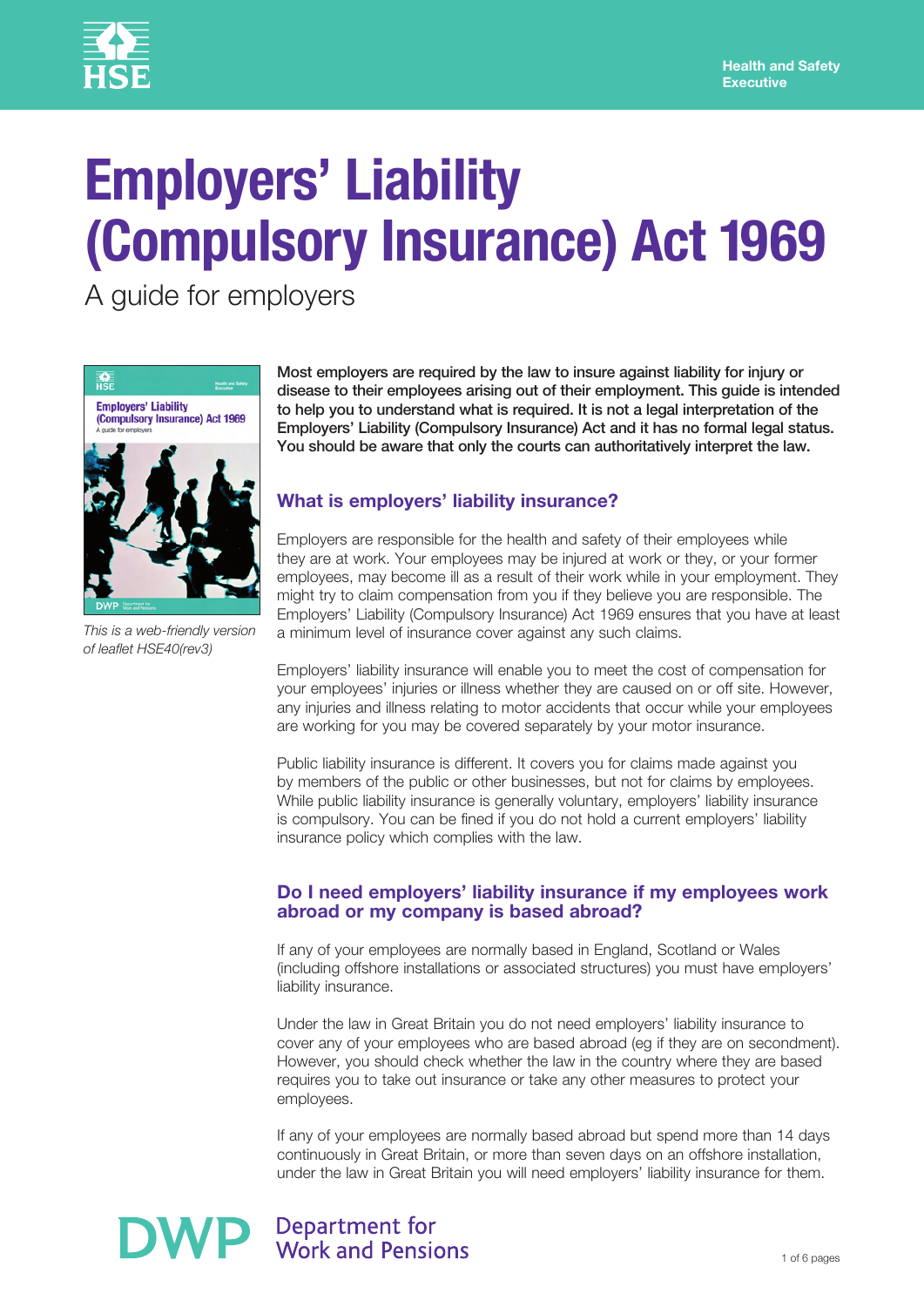#### **Which insurance companies can sell me employers' liability insurance?**

You must use an authorised insurer. If you do not, you may be breaking the law. You should check that your insurer is authorised before you take out employers' liability insurance.

Authorised insurers are individuals or companies working under the terms of the Financial Services and Markets Act 2000. The Financial Services Authority (FSA) maintains a register of authorised insurers. You can check whether a company is authorised by searching their register on www.fsa.gov.uk, or telephoning the FSA on 0845 606 1234.

# **Can my insurance policy contain conditions?**

If you take out employers' liability insurance, you will have an agreement with your insurer about the circumstances in which they will pay compensation. For example, the policy will cover the specific activities that relate to your business.

There are certain conditions which could restrict the amount of money your insurer might have to pay, which you cannot agree and your insurer cannot impose. You should make sure that your contract with your insurer does not contain any of these conditions.

Your insurer cannot refuse to pay compensation purely because:

- you have not provided reasonable protection for your employees against injury or disease;
- you do not keep specified records or cannot provide the insurer with information from those records;
- you have done something they told you not to do (for example, said it was your fault);
- you have not done something they told you to do (for example, report the incident); or
- you have not met any legal requirement connected with protection of your employees.

However, this does not mean you can forget about your legal responsibilities to protect the health and safety of your employees. For example, you must carry out a risk assessment that is suitable and sufficient, and take all reasonably practicable measures to protect your employees and report incidents. If your insurer believes that you have failed to meet your legal responsibilities for the health and safety of your employees and that this has led to the claim, the policy may enable the insurer to sue you to reclaim the cost of the compensation.

#### **Can the insurer make me pay part of any claim for compensation?**

Your insurer must pay the full amount of any compensation agreed with your employee or former employee or awarded to them by a court. Your insurer cannot impose conditions which make you, your employee, or your former employee pay part of any claim. However, you can agree with your insurer that you will pay back to them part of any compensation which they have paid to your employee or former employee.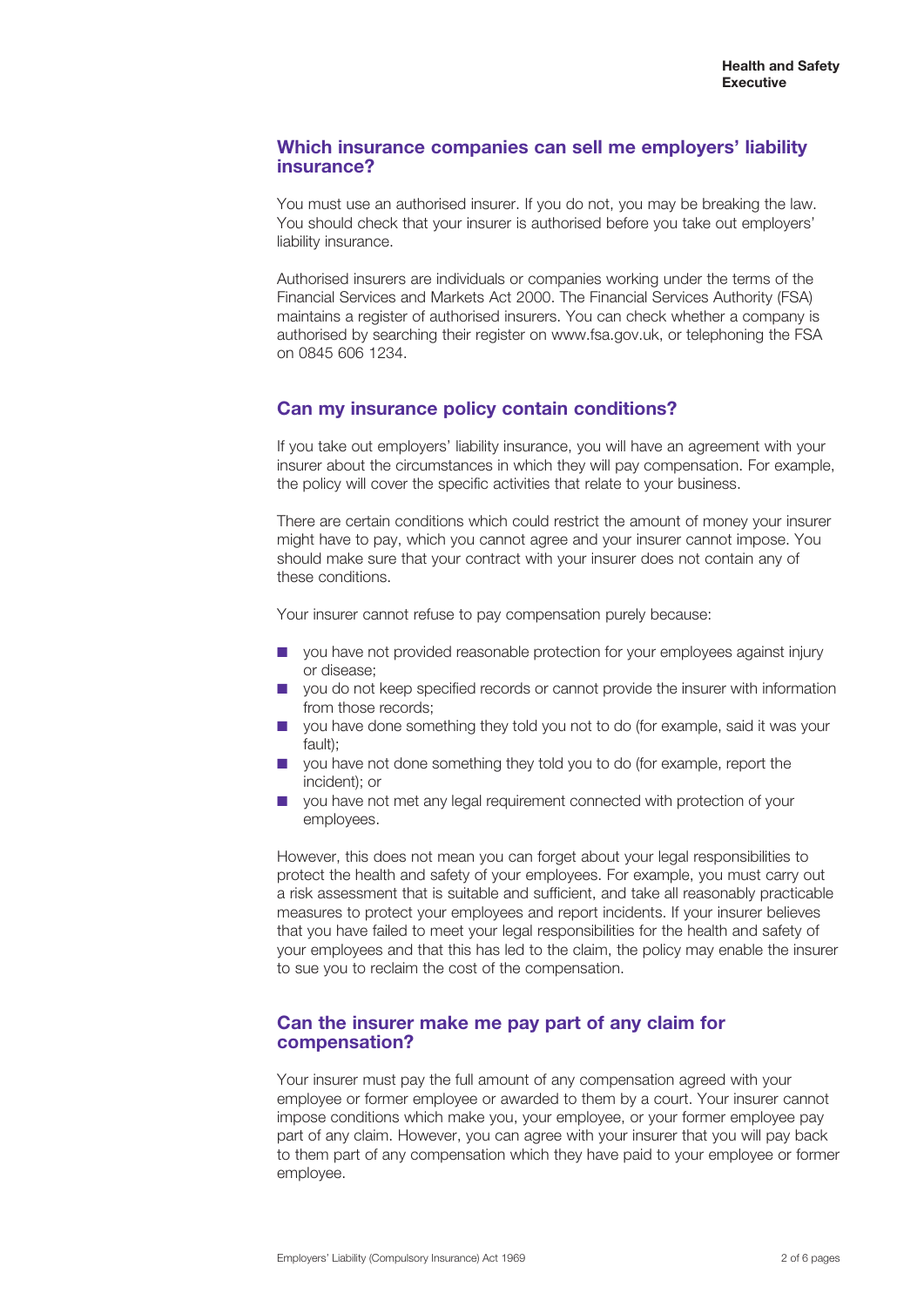# **How much cover will I need?**

You must be insured for at least £5 million. However, you should look carefully at your risks and liabilities and consider whether you need insurance cover of more than £5 million. In practice, most insurers offer cover of at least £10 million.

If your business is part of a group, a policy for employers' liability insurance can be taken out for the group as a whole. In this case, the group as a whole, including subsidiary companies, must have cover of at least £5 million.

You can have more than one policy for employers' liability insurance. However, the total value of the cover provided by the policies must be at least £5 million. You should bear in mind that the £5 million minimum level of cover includes costs, so you may wish to purchase cover of more than this.

## **Do I need to tell my employees that I have employers' liability insurance?**

When you take out or renew a policy, your insurer will give you a certificate of employers' liability insurance. This must state clearly the minimum level of cover provided and the companies covered by the policy. You must display a copy of the certificate of insurance where your employees can easily read it.

Since 1 October 2008 you have been allowed to display your certificate electronically. Employers choosing this method need to ensure their employees know how and where to find the certificate and have reasonable access to it. Factors to consider include the availability of the chosen format and ensuring employees understand how to use it. For example, this arrangement may be suitable where all employees have access to a computer as part of their job.

If you have employees working in the Isle of Man, Jersey, Guernsey or Northern Ireland as well as in England, Scotland or Wales you can use the same certificate in all locations. However, you must check that this complies with any local requirements as well as the law in Great Britain.

If your employees work on offshore installations or associated structures, you do not need to provide a copy of the certificate on every installation. However, if one of your employees asks to see a copy of the certificate, you must provide one as soon as possible and certainly within ten working days of their request. You can provide a copy electronically or by fax if this is easier for you.

# **Does the law apply to me?**

You need employers' liability insurance unless you are exempt from the Employers' Liability (Compulsory Insurance) Act. The following employers are exempt:\*

- most public organisations including government departments and agencies, local authorities, police authorities and nationalised industries;
- health service bodies, including National Health Service trusts, health authorities, primary care trusts and Scottish health boards;

Further exemptions from the need to have employers' liability insurance are listed at *section 3(1)(a) and section 3(1)(b) of the Employers' Liability (Compulsory Insurance) Act 1969, and Schedule 2 to the 1998 Regulations.*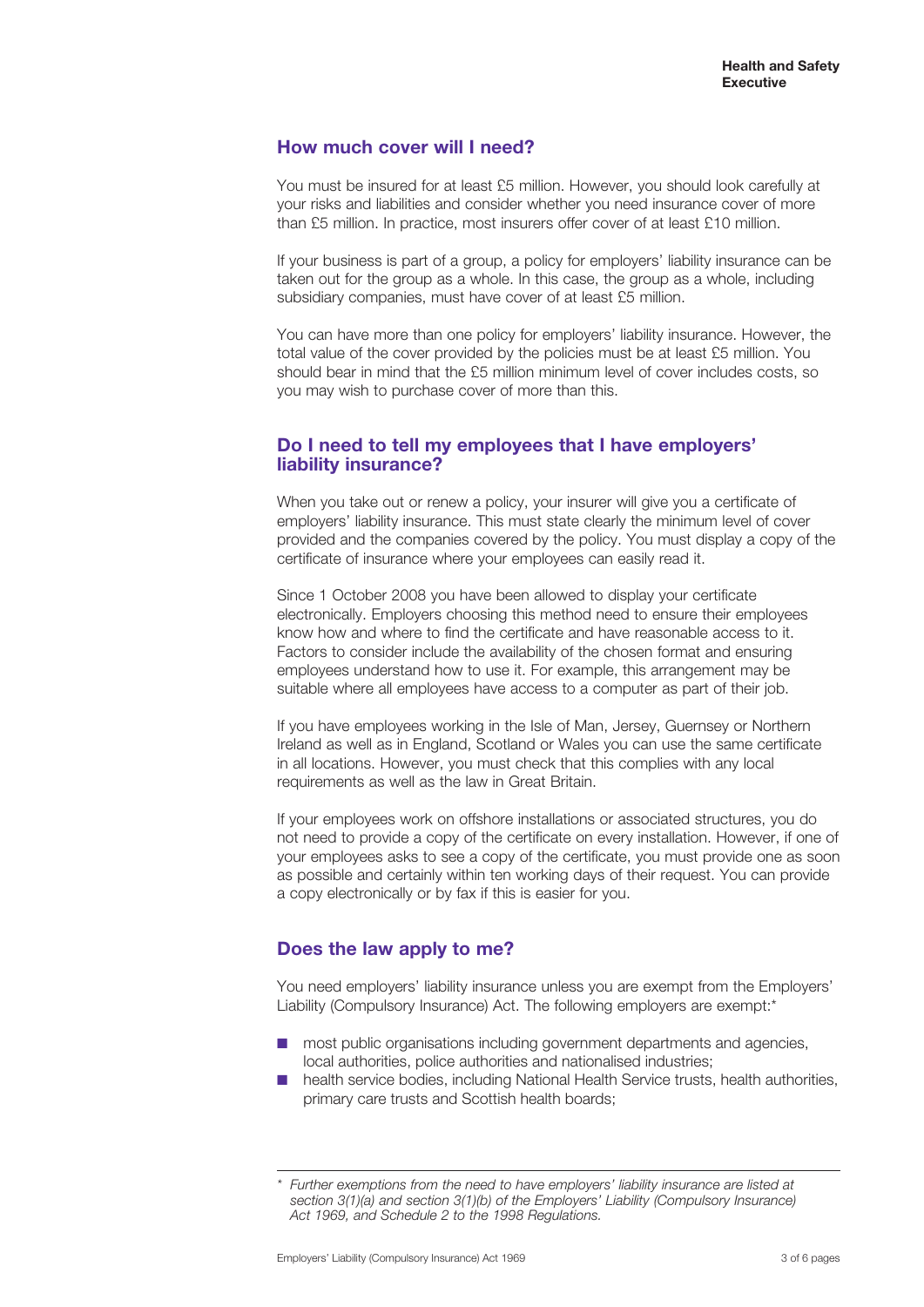- some other organisations which are financed through public funds, such as passenger transport executives and magistrates' courts committees;
- family businesses, ie if all of your employees are closely related to you (as husband, wife, civil partner, father, mother, grandfather, grandmother, stepfather, stepmother, son, daughter, grandson, granddaughter, stepson, stepdaughter, brother, sister, half-brother or half-sister). However, this exemption does not apply to family businesses which are incorporated as limited companies;
- companies employing only their owner where that employee also owns 50% or more of the issued share capital in the company.

#### **Do I need employers' liability insurance for all the people who work for me?**

You are only required by law to have employers' liability insurance for people who you employ under a contract of service or apprenticeship.

Whether or not you need employers' liability insurance for someone who works for you depends on the terms of your contract with them. This contract can be spoken, written or implied. It does not matter whether you usually call someone an employee or self-employed or what their tax status is. Whether you choose to call your contract a contract of employment or a contract for services is largely irrelevant. What matters is the real nature of your relationship with the people who work for you and the nature and degree of control that you have over the work they do.

The following paragraphs may help give you some indication of whether or not a person is an employee under the Employers' Liability (Compulsory Insurance) Act. However, it is for you to satisfy yourself of the status of the persons working for you and if you have any doubts, you should seek legal advice.

You may need employers' liability insurance for someone who works for you where:

- you deduct national insurance and income tax from the money you pay them;
- you have the right to control where and when they work and how they do it;
- you supply their work materials and equipment;
- you have a right to any profit your workers make although you may choose to share this with them through commission, performance pay or shares in the company;
- you require that person only to deliver the service and they cannot employ a substitute if they are unable to do the work; or
- they are treated in the same way as other employees, for example, they do the same work under the same conditions as someone else you employ.

You may not need employers' liability insurance for people who work for you where:

- they do not work exclusively for you (for example, if they operate as an independent contractor);
- they supply most of the equipment and materials they need to do the job;
- they are clearly in business for their own personal benefit;
- they can employ a substitute when they are unable to do the work themselves;
- you do not deduct income tax or national insurance. However, even if someone is self-employed for tax purposes they may be classed as an employee for other reasons and you may still need employers' liability insurance to cover them.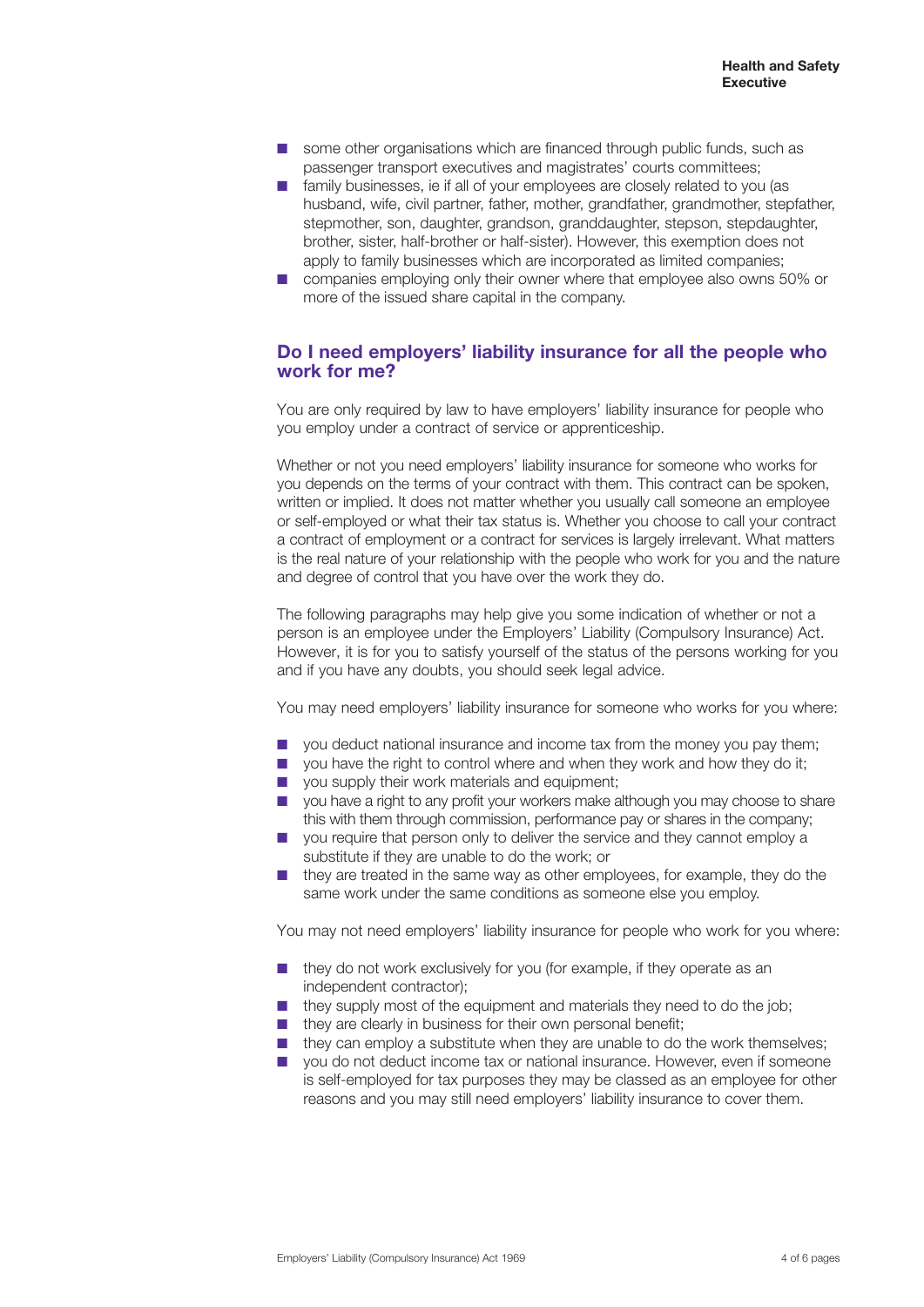In some cases you will not need additional employers' liability insurance for volunteers or for:

- students who work for you unpaid:
- people who are not employed, but taking part in a youth or adult training programme; or
- a school student on a work experience programme.\*

Insurers will usually cover the above under an existing employers' liability policy, and there is generally no need to inform your insurer if you take on any of the above. However, you should talk to your insurer if you take on the above either for long periods, or if they are doing work that is not your company's usual business, and you should bear in mind the level of risk they may be exposed to during the time they are working for you. It may be necessary for you to carry out a separate risk assessment (eg for young workers) or take special measures for those listed above.

If you do not currently have any employers' liability cover you should talk to your insurer before taking on any of the above.

One difficult area is domestic help. In general, you will probably not need employers' liability insurance for people such as cleaners or gardeners if they work for more than one person, nor are you likely to need it if you employ a childminder. However, if you employ someone who works only for you, you may be required to take out insurance to protect them.

#### **Do I need to keep copies of certificates of insurance which are out of date?**

Since 1 October 2008 there has been no legal requirement for employers to keep copies of out-of-date certificates.

However, employers are strongly advised to keep, as far as is possible, a complete record of their employers' liability insurance. This is because some diseases can appear decades after exposure to their cause and former or current employees may decide to make a claim against their employer for the period they were exposed to the cause of their illness.

Employers that fail to hold the necessary insurance details risk having to meet the costs of such claims themselves.

# **What happens if I do not have employers' liability insurance?**

The Health and Safety Executive (HSE) enforces the law on employers' liability insurance and HSE inspectors can check that you have employers' liability insurance with an approved insurer for at least £5 million. They may ask to see your certificate of insurance and other insurance details.

You can be fined up to £2500 for any day which you are without suitable insurance. If you do not display the certificate of insurance or refuse to make it available to HSE inspectors when they ask, you can be fined up to £1000.

For more information on work experience see the Department for Children, Schools *and Families' publication* Work experience: A guide for employers*. You can find this at www.publications.teachernet.gov.uk.*